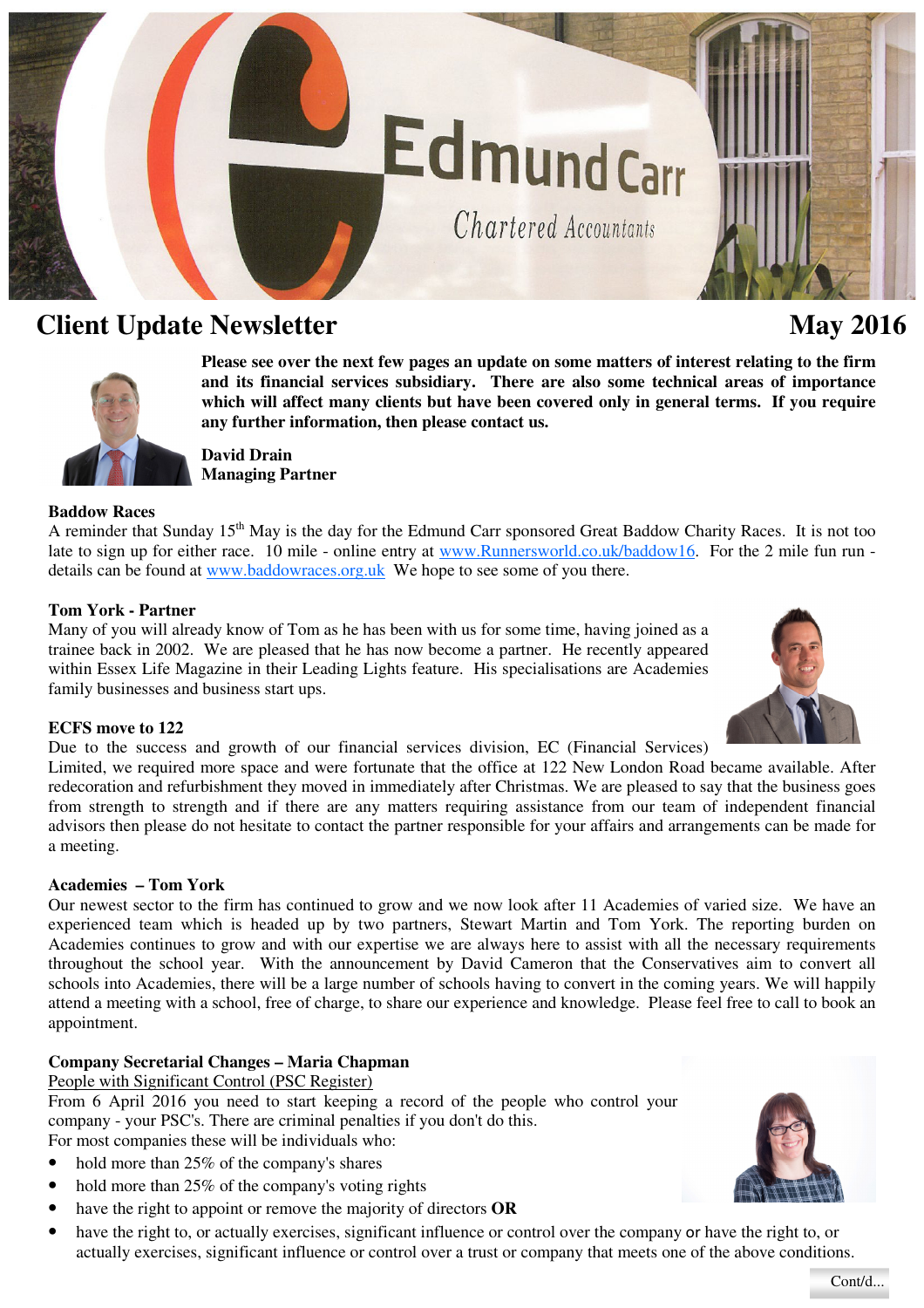

#### Confirmation statement

From 30 June the annual return is being replaced by the confirmation statement. You will need to review the information we hold about your company and confirm it is correct at the time you make the statement.

As part of your first confirmation statement you must also provide the information contained in your register of people with significant control (PSC).

If we already act for you in regards to your Company Secretarial matters we will be able to make sure this is all complied with in a timely manner as we deal with all your statutory filing at the moment. Please note if it is not clear from the records we hold who is the PSC, we will be asking you for this information, along with any additional information required for the new register, e.g. date of birth.



Fed up with bookkeeping and accounting or need to rely on regular management information to drive your business forward?

The last few years has seen a progression of online bookkeeping software with Xero being the newest name. As a firm we have invested our time in building up our knowledge of Xero, QuickBooks and Sage and other software packages. Earlier this year the Government announced that between April 2018 to April 2020 all businesses will need to upload their business performance on a quarterly basis to HMRC and pay tax based on those figures. With the cloud based technology

we can assist at all levels from the day to day entry and bank reconciliation up to regular management information at very competitive prices. We have a team of people who have a high level of knowledge and experience first hand and we will be happy to offer assistance. Please feel free to call to discuss your requirements.

#### **Tax Changes – Debbie Wakefield & Francis Whitbread**

The digital tax accounts announced by the Chancellor of the Exchequer in 2015 are now getting much closer to be reality, with the process starting later this year with a view to requiring taxpayers to submit digital accounts on a quarterly basis by 2018. As usual, behind the fanfare of the announcement, there is a distinct lack of detail. In particular there is currently no guidance on the information that will be needed, or whether the accounts will be compiled by taxpayers or their advisers. As a firm, we are also concerned about the timetable for the process, which is very ambitious, particularly as previous attempts at digitalisation on this scale by the government, such as the NHS National Programme for IT, have been beset with problems.

Unfortunately, we also need to recognise that the system will be imposed, regardless of any IT or other issues. The question of who compiles the information is in a sense academic, because we have a vital role to play in assisting our clients with what is a radical change to the way income is reported and tax is calculated and collected. Our approach to the auto enrolment pension rules for employers was to act early and provide our clients with as much support as possible and we will be doing the same with digital tax accounts when the detail is made available. An important priority will be to keep the additional costs involved for our clients to an absolute minimum, which will



entail looking at each client's situation to identify the best way of complying with the reporting requirements.

There is little more to add at this stage until we have some detail to go with the basic proposal and the purpose of this comment is to highlight the major change that is coming and the bumpy road to digitalisation.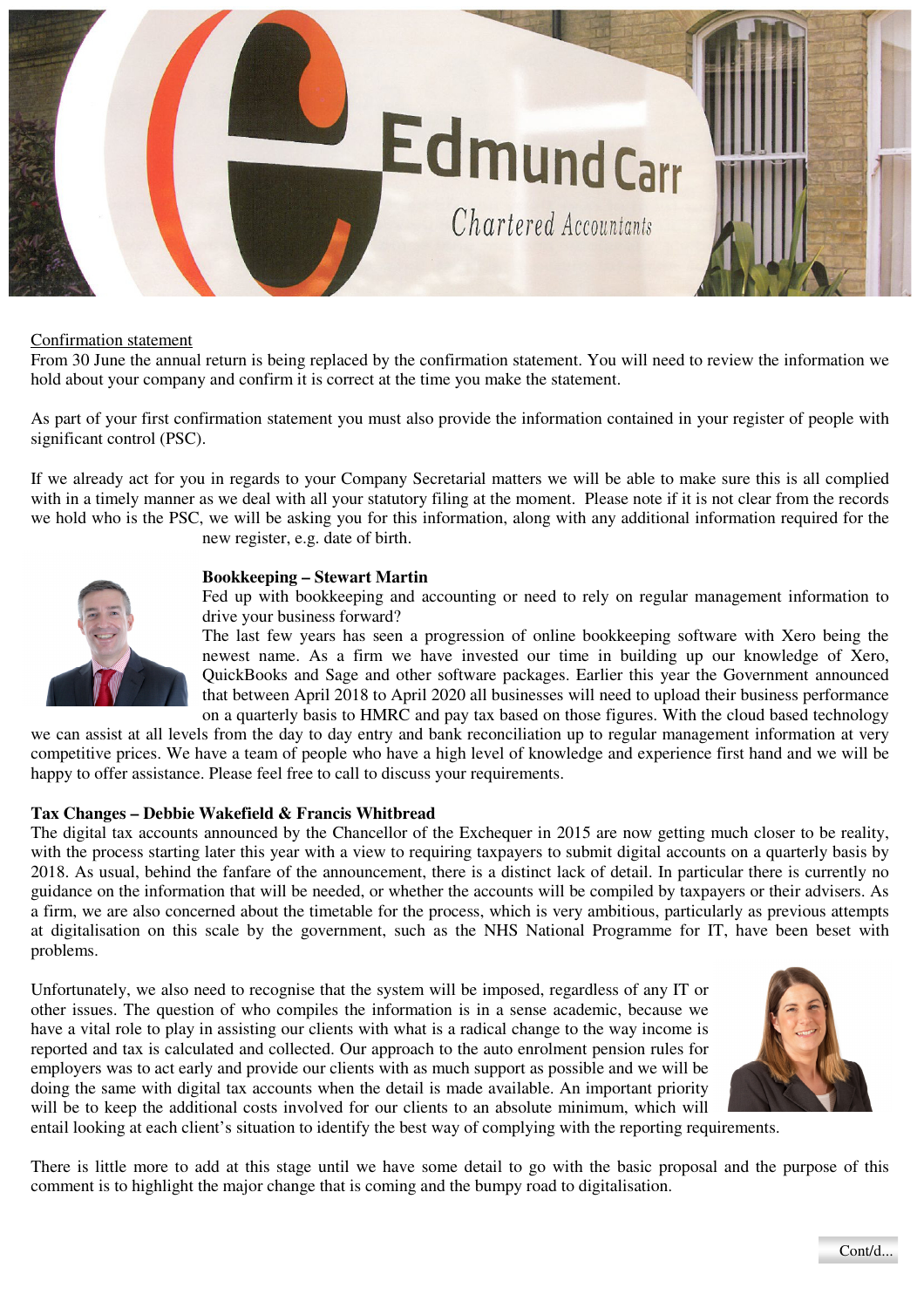

#### **Marriage Allowance**

There is a new marriage allowance which came into effect from 6 April 2015 and is applicable to couples but only where the income of one spouse/civil partner is below the personal allowance (i.e. a non tax payer) also, the other spouse/civil partner is taxable at basic rate which, for 2015/16, is between £10,601 and £42,385.

Upon successful application 10% of the non tax paying spouse/civil partner's personal allowance is transferred over to the tax paying spouse/civil partner. This is either given through the PAYE coding or via the annual tax return under self assessment. *If at least one spouse/civil partner was born before 6 April 1935 then it may be more beneficial to claim the married couples allowance instead.* 

We may not necessarily be aware of the income of a client's spouse and if you think the new allowance may be available to you then please contact us.

#### **Chartered Accountancy Exams**

We are delighted to be able to congratulate Stephen Drain who achieved second place in the South Essex Society order of merit for the 2015 professional stage examinations.

Stephen will be presented with the award by the Deputy President of the Institute of Chartered Accountants at the Business Excellence Awards Dinner at Stock Brook Manor on 19 May 2016. Well done Stephen.





#### **Business Protection and Life Cover**

Stephen Franklin of ECFS has recently been heavily engaged with clients in dealing with life cover for businesses. There can be quite serious repercussions for a business should one of the key individuals become seriously ill or die. If for example there are two main directors or partners it would be sensible to have life cover in place so that in the event of a death sufficient money would be made available to enable the purchase of the deceased partner's share of the business and possibly, to provide the business with sufficient funds to enable a successor to be found.

In some businesses substantial bank loans have been taken out and the death of the proprietor or a key person within the organisation could place the business under tremendous pressure financially. Life cover could be provided, with the company as beneficiary and in the event of a death the claim would be sufficient to clear the loan or make a substantial loan repayment thereby easing the pressure. The premiums in many cases are surprisingly low and our IFAs at ECFS Limited will be happy to discuss the matter with you and obtain the best quote.

#### **Auto Enrolment Update**

We continue to run our free Seminars for clients on Friday mornings and have been delighted by the success of these meetings and the positive feedback we have received from clients. In the event that you still require advice on Auto Enrolment then please contact Julie Perrin or Sarah Lock who will arrange for you to be accommodated at one of the Friday seminars at your convenience.

#### **Eric Williams to become a Deputy**

The title of Deputy President of the South East Essex Society of Chartered Accountants sounds very grand, but the reality of the appointment is far more prosaic. It is a case of, as the current president David Datson, has wryly observed, being in the incorrect place at an inopportune time. I have by various means found myself being put forward.

I take up the role as Deputy President on 26 May, with, in the normal course of events, taking on the mantle as President in May 2017 for a year. Having been a member of this venerable profession for more than 40 years I have to say I'm looking forward to it.



Cont/d...